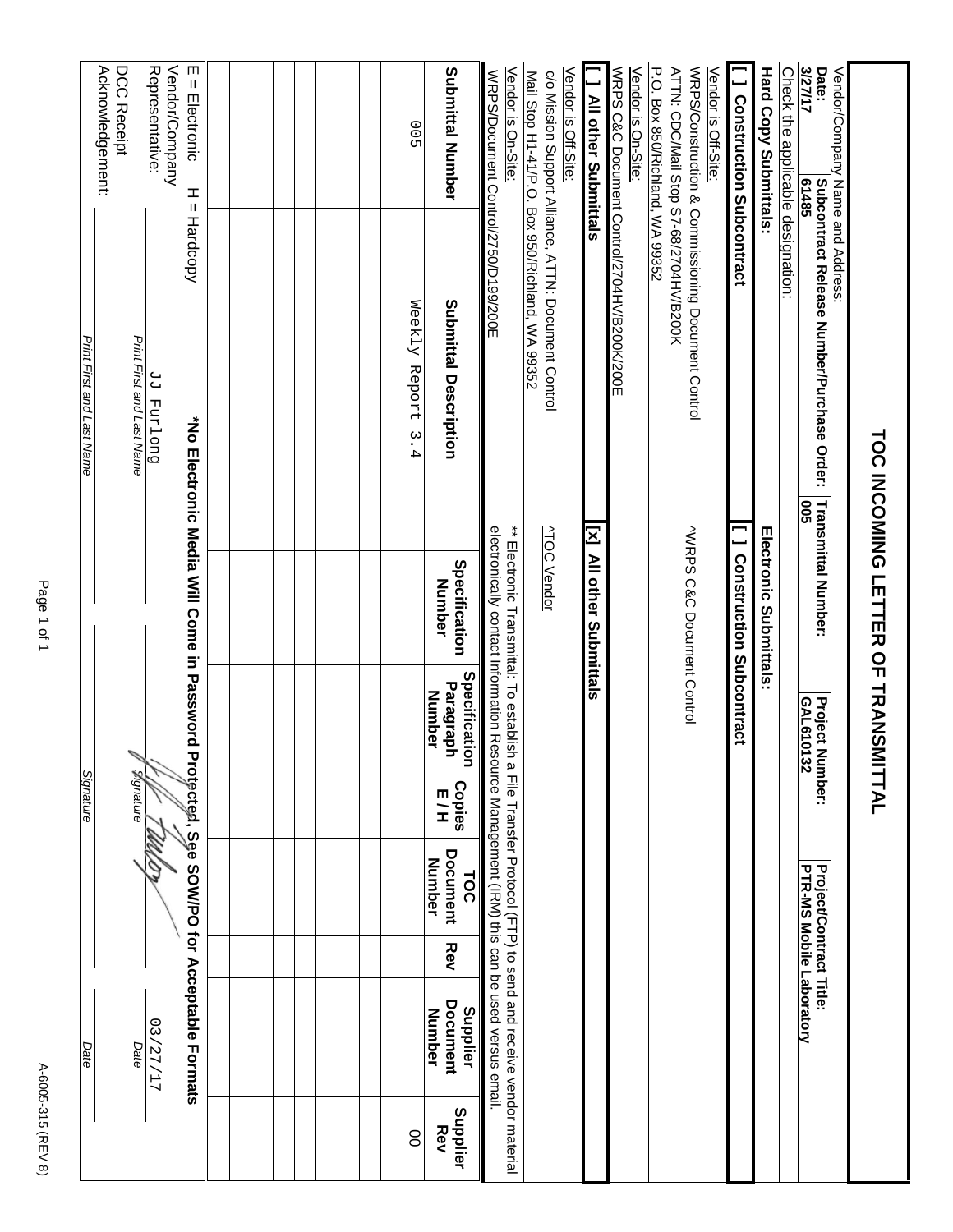

## **WEEK 3.4 REPORT – PICARRO INSTALLATION**

#### **March 8th, 2017**

#### **Summary**

On March 8<sup>th</sup> the Mobile Lab was used at Columbia Basin Analytical Laboratories (CBAL) from 11:30 AM to 3:40 PM. During this time the Liquid Calibration Unit (LCU) and Picarro were powered down, unplugged, and removed from the electronics cabinet. The cabinet shelves were then readjusted to accommodate the vacuum pump for the Picarro. Once this was accomplished the LCU, Picarro, Variac, and vacuum pump were placed into the cabinet. All cords were plugged in. Then all instruments that were disconnected during this process were powered on as per normal procedure for Mobile Lab use. This ensured that all instruments were operational and connections were appropriate. The goal of these activities was to protect the vacuum pump from any damage that could result by being outside of the cabinet as well as to shorten the distance between the pump and Picarro so that the manufacturersupplied connection line could be utilized. The new configuration of the electronics cabinet is displayed in Figure Picarro 3.4.1a.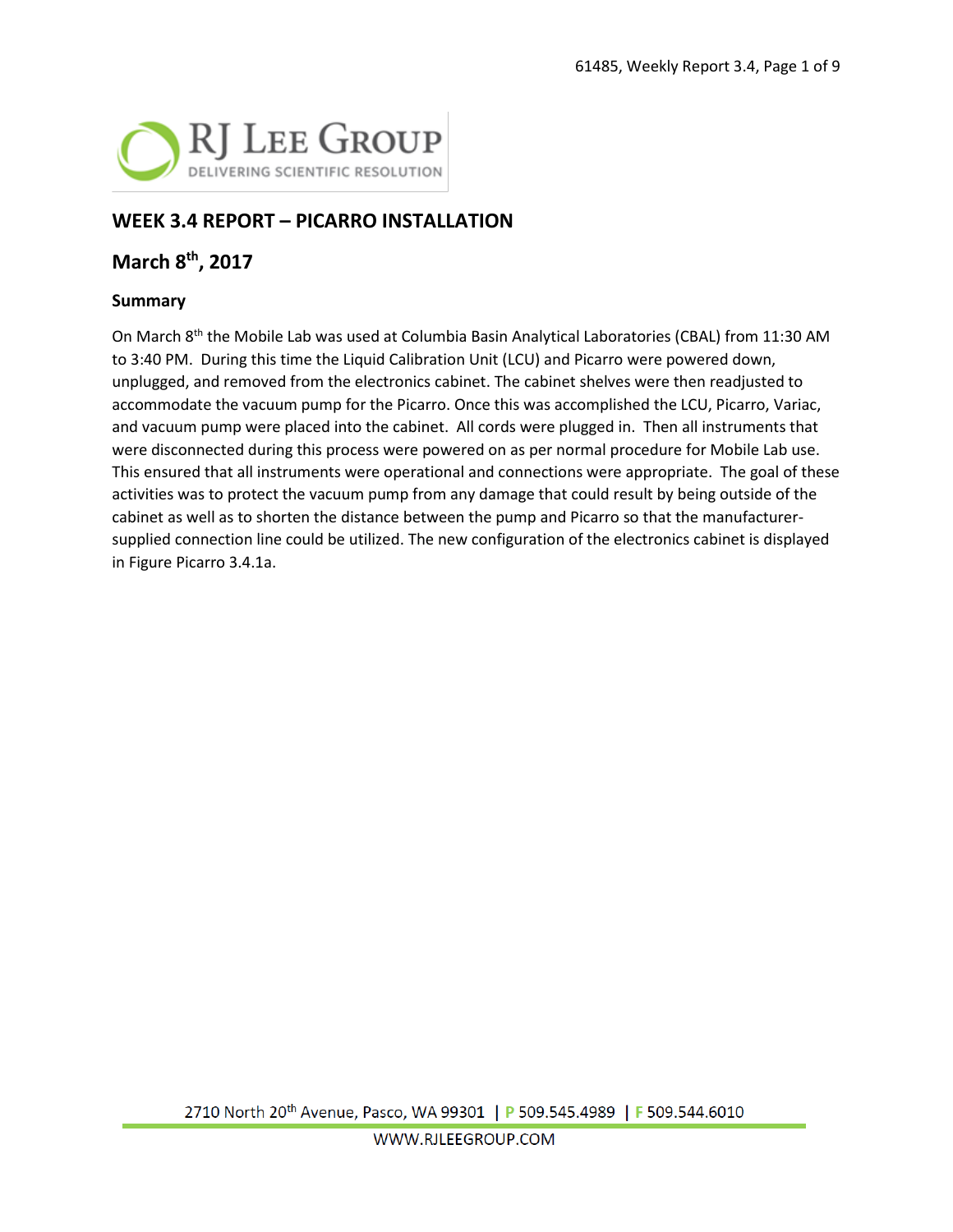# **March 8th Figures**

#### **Figure Picarro 3.4.1a**

Figure Picarro 3.4.1a displays the current configuration of the Picarro in the electronics cabinet.



2710 North 20<sup>th</sup> Avenue, Pasco, WA 99301 | P 509.545.4989 | F 509.544.6010

WWW.RJLEEGROUP.COM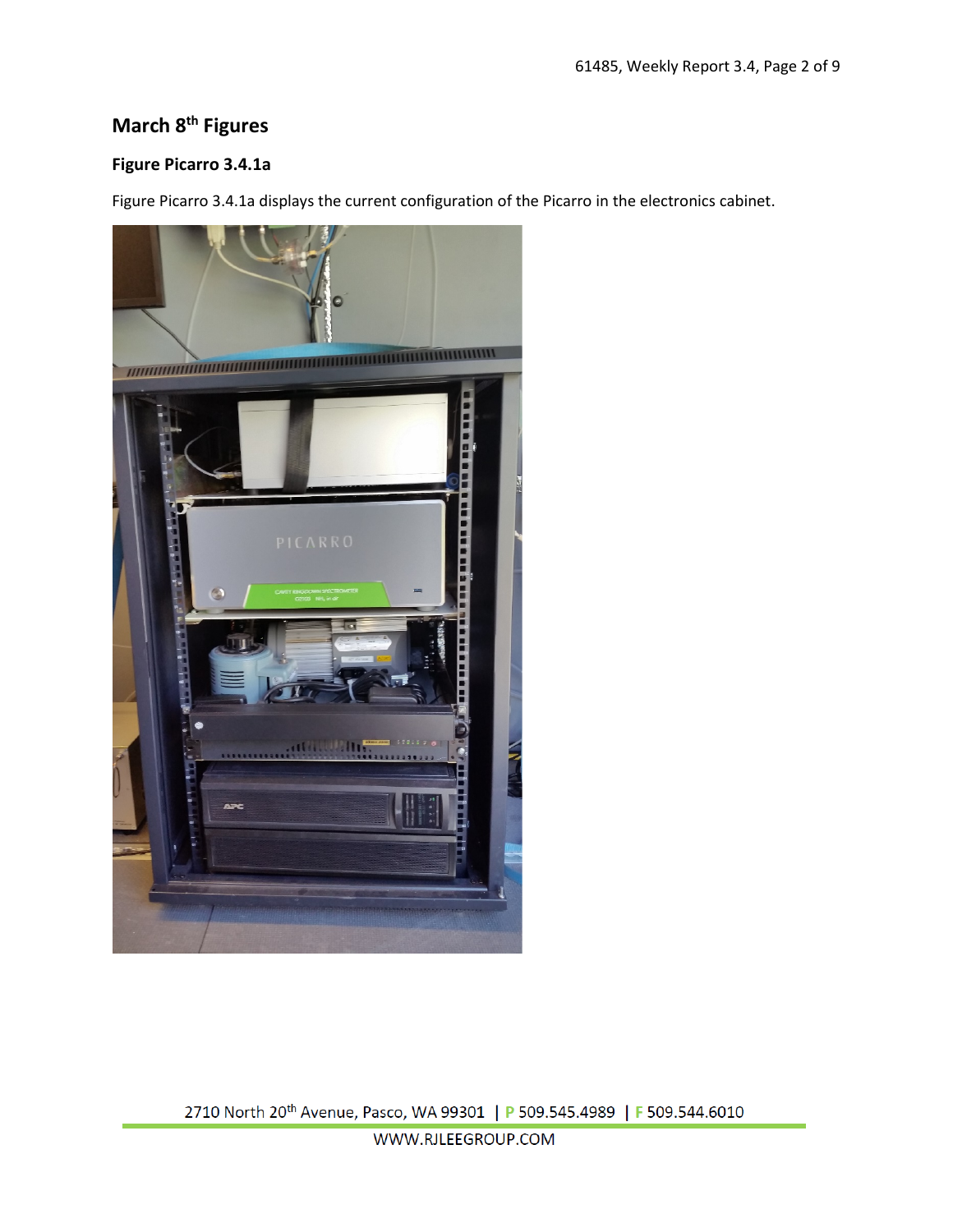# **WEEK 3.4 REPORT – PTR-MS VERIFICATION**

## **March 9th, 2017**

#### **Summary**

On March 9<sup>th</sup> the Mobile Lab was used at CBAL from 12:30 PM to 1:05 PM to evaluate if the Proton Transfer Mass Spectrometry (PTR-MS) system was capable of detecting several compounds. A standard of each compound was opened and the PTR-MS inlet tubing was exposed to the headspace of the vial to collect a sample of the compound in the gas phase. Di-n-butyl phosphonate was run as an indicator. The standards examined included tributyl phosphate, diethyl phthalate, and Aroclor 1242. Aroclor is a mixture of mono, di, and tri chlorinated congeners of polychlorinated biphenyls (PCBs) in hexane.

Spectra showing signals of these compounds from the PTR-MS are displayed in Figure PTR-MS 3.4.2a through Figure PTR-MS 3.4.2e. It is important to note that compounds with high vapor pressures are more likely to be found in the atmosphere and that the compounds examined during March 9<sup>th</sup> had very low vapor pressures. Dibutylbuthylphosphonate has a vapor pressure less than 0.09 mm Hg at 25 °C. Tributylphosphate has a vapor pressure of 0.004 mm Hg at 25 °C. Diethylphthalate has a vapor pressure of 0.002 mm Hg at 25 °C. As a reference, 1-methylnaphthalene has a vapor pressure of 4.9 mm Hg at 25 °C. A vapor pressure of 3-4 mm Hg at 25 °C is about the lower limit for the analysis of compounds without experiencing issues related to condensation in the sampling lines. The Aroclor PCB mixture used has a vapor pressure of about 87.75 mm Hg at 37.8 °C. This higher vapor pressure is not indicative of the components of the mixture but rather the solvent, hexane. Figure PTR-MS 3.4.2f is a table comparing these compounds and it displays that all the compounds tested (except Aroclor) had vapor pressures below this amount. These compounds would not likely be in the atmosphere at significant concentrations unless they were aerosolized. Thus, while the PTR-MS could potentially analyze these compounds, it is unlikely to encounter them, especially considering the potential for the compounds to stick to the sampling tubes leading to the instrument. All the spectra shown in this report were obtained at a standardized E/N value of 120 Td and drift tube temperature of 60°C.

Also, for this data collection the Inlet Temperature setting on the PTR-MS was increased from 60 °C to 90°C. Future data collection will be conducted at this temperature. The increase in temperature will not affect data quality. The purpose of increasing temperature is to reduce the tendency of heavier compounds from sticking in the inlet line.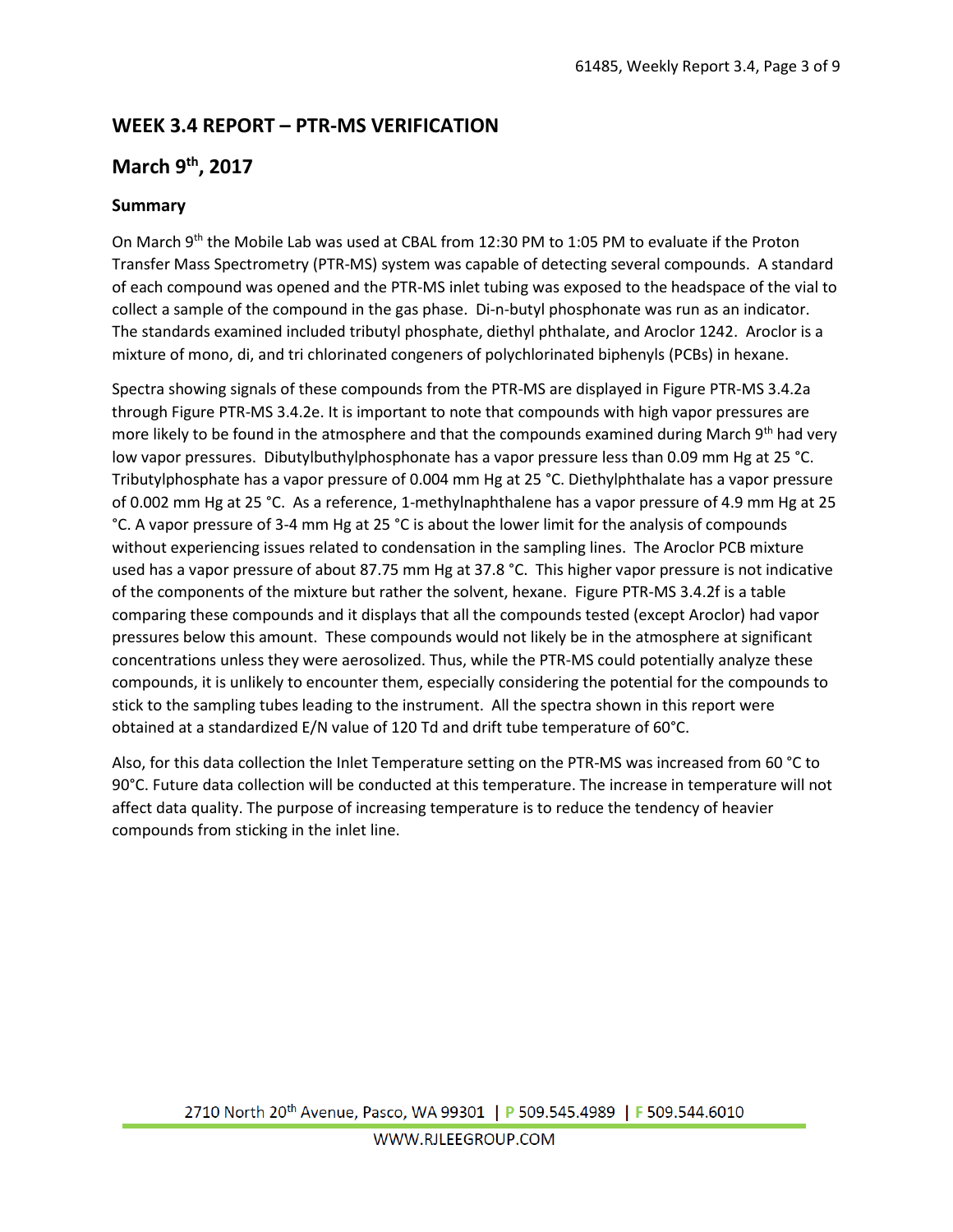### **March 9th Figures**

#### **Figure PTR-MS 3.4.2a**

Figure PTR-MS 3.4.2a displays the spectrum taken with the PTR-MS inlet line in the headspace of the dibutylbuthylphosphonate sample bottle. Note that no peak was observed at m/z=251 implying that any dibutylbuthylphosphonate sample analyzed was fragmented. The signal at m/z=233 implies the loss of water from the original protonated compound, which indicates that the compound was indeed present in the PTR-MS. A quantitative measure of the compound would require a calculation based on unique identified fragments. Further experiments with differing voltages in the PTR-MS are needed to form a set of operating parameters capable of fragmenting the compound in such a way to make quantification possible and practical.



#### **Figure PTR-MS 3.4.2b**

Figure PTR-MS 3.4.2b displays a spectrum taken with the PTR-MS inlet line in the headspace of the tributylphosphate sample bottle. Note that no peak was observed at m/z=267 implying that any tributylphosphate sample analyzed was fragmented. Several small but apparently unique fragments may indicate that tributylphosphate was present in the PTR-MS. A quantitative measure of the compound would require a calculation based on unique identified fragments. Further experiments with differing voltages in the PTR-MS are needed to form a set of operating parameters capable of fragmenting the compound in such a way to make quantification possible and practical.



2710 North 20<sup>th</sup> Avenue, Pasco, WA 99301 | P 509.545.4989 | F 509.544.6010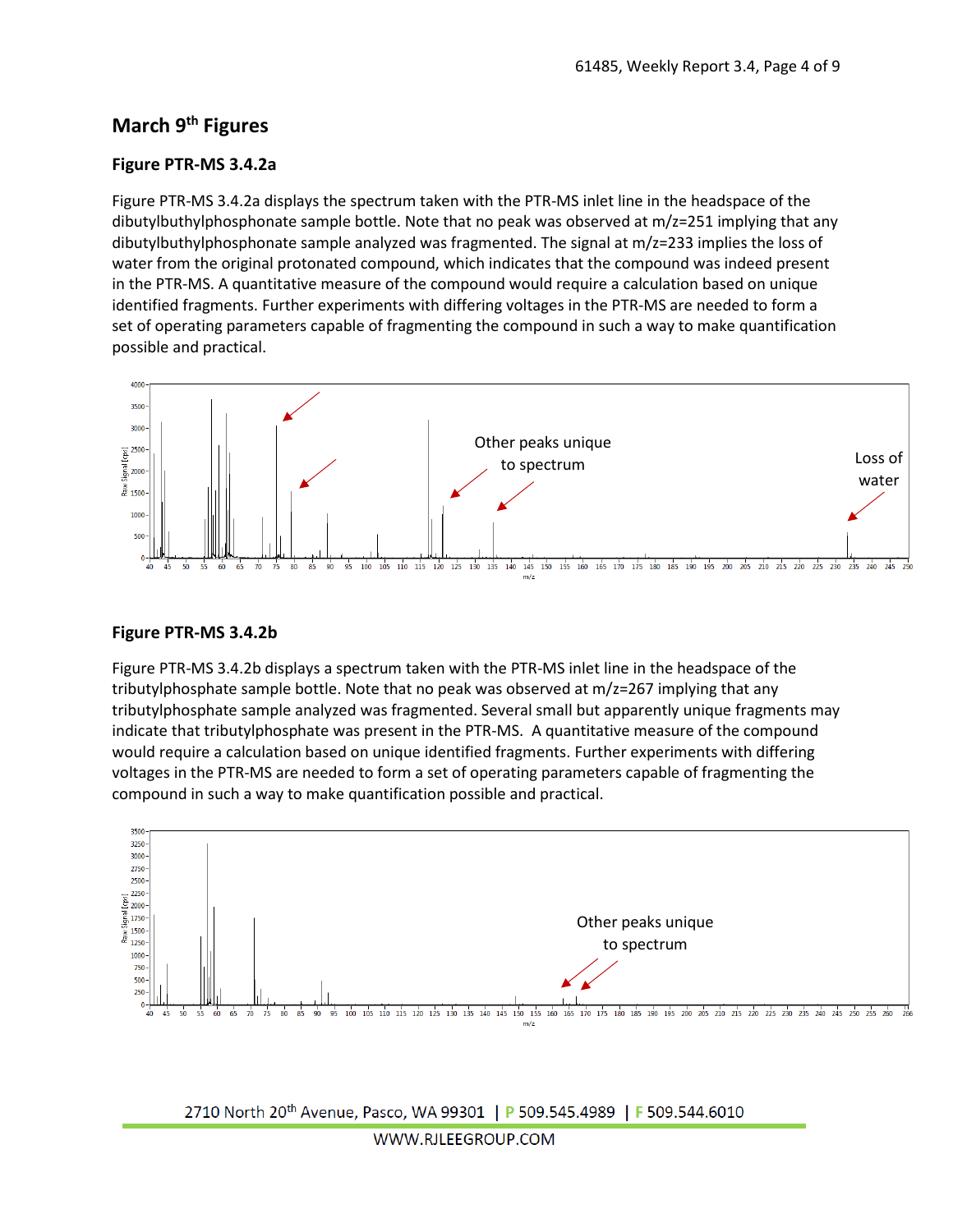#### **Figure PTR-MS 3.4.2c**

Figure PTR-MS 3.4.2c displays a spectrum taken with the PTR-MS inlet line in the headspace of the diethylphthalate sample bottle. Note that the molecular ion, protonated diethylphthalate, is indicated by a peak at m/z=223. Several large peaks appeared also, see m/z=151 and m/z=177, which indicate fracturing of the compound. A quantitative measure of the compound would require a calculation based on unique identified fragments. Further experiments with differing voltages in the PTR-MS are needed to form a set of operating parameters capable of fragmenting the compound in such a way to make quantification possible and practical.



#### **Figure PTR-MS 3.4.2d**

Figure PTR-MS 3.4.2d displays a spectrum taken with the PTR-MS inlet line in the headspace of the sample bottle of PCBs. A peak at m/z=189 indicates the protonated mono-chlorinated congeners. The peak at m/z=223 indicates the protonated di-chlorinated congeners. The peak at m/z=257 indicates the protonated tri-chlorinated congeners. A quantitative measure of the compound would require a calculation based on unique identified fragments. Further experiments with differing voltages in the PTR-MS are needed to form a set of operating parameters capable of fragmenting the compound in such a way to make quantification possible and practical.

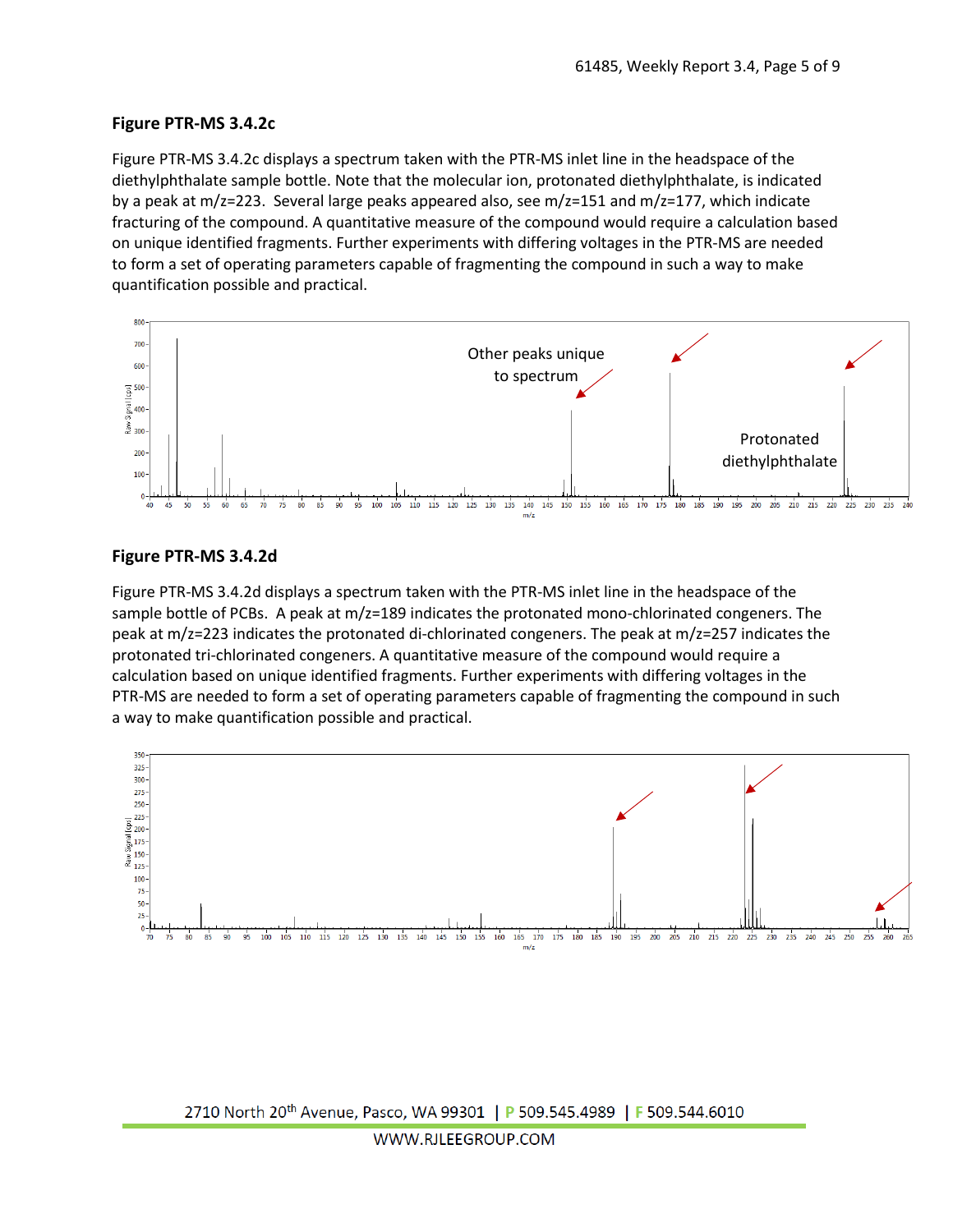#### **Figure PTR-MS 3.4.2e**

Figure PTR-MS 3.4.2e displays a spectrum taken with the PTR-MS inlet line in the headspace of the sample bottle of PCBs. This spectrum was taken approximately 20 seconds after the inlet line was removed from the sample source. The same peaks are visible as those in Figure PTR-MS 3.4.2d indicating that these compounds, especially the heavier ones, are quite 'sticky' in the sampling system and would not provide a good real-time quantitative indication of their presence.



#### **Figure PTR-MS 3.4.2f**

Figure PTR-MS 3.4.2f displays a table of the compounds investigated in this experiment. This table shows that the vapor pressures of all the compounds tested in this experiment fell below the lower threshold of compounds that can be analyzed. Aroclor is a mixture of PCB compounds in hexane. The high vapor pressure is representative of the solvent in Aroclor, hexane. Although hexane has quite a high vapor pressure, a decreased vapor pressure is expected because of the PCBs in the mixture. Several individual PCBs are included in the table below to provide an example of the expected vapor pressures of the PCBs investigated in this experiment.

| Compound                              | <b>Temperature</b> | <b>Vapor Pressure</b> | <b>Vapor Pressure</b>  | <b>Vapor Pressure</b> |
|---------------------------------------|--------------------|-----------------------|------------------------|-----------------------|
|                                       | (°C)               | (mm Hg)               | (atm)                  | (torr)                |
| Dibutylbuthylphosphonate <sup>2</sup> | 25                 | < 0.09                | < 0.00012              | < 0.09                |
| Tributylphosphate <sup>2</sup>        | 25                 | 0.004                 | 0.0000053              | 0.004                 |
| Diethylphthalate <sup>2</sup>         | 25                 | 0.002                 | 0.0000026              | 0.002                 |
| Aroclor 1242 PCB mixture <sup>2</sup> | 37.8               | 87.75                 | 0.12                   | 87.75                 |
| Hexane                                | 20                 | 132.01                | 0.174                  | 132.01                |
| 4-Chlorobiphenyl                      | 25                 | 0.0105 <sup>1</sup>   | 0.000014 <sup>1</sup>  | 0.0105 <sup>1</sup>   |
| 2,3'-Dichlorobiphenyl                 | 38                 | < 0.1 <sup>1</sup>    | 0.00013 <sup>1</sup>   | < 0.1 <sup>1</sup>    |
| 2,4,5'-Trichlorobiphenyl              | 25                 | 0.000975 <sup>1</sup> | 0.0000013 <sup>1</sup> | 0.000975 <sup>1</sup> |
| 1-methylnaphthalene                   | 25                 | 4.9                   | 0.0064                 | 4.9                   |

<sup>1</sup>Predicted values using US Environmental Protection Agency's EPISUITE<sup>™</sup>

2Compounds tested in this experiment.

2710 North 20<sup>th</sup> Avenue, Pasco, WA 99301 | P 509.545.4989 | F 509.544.6010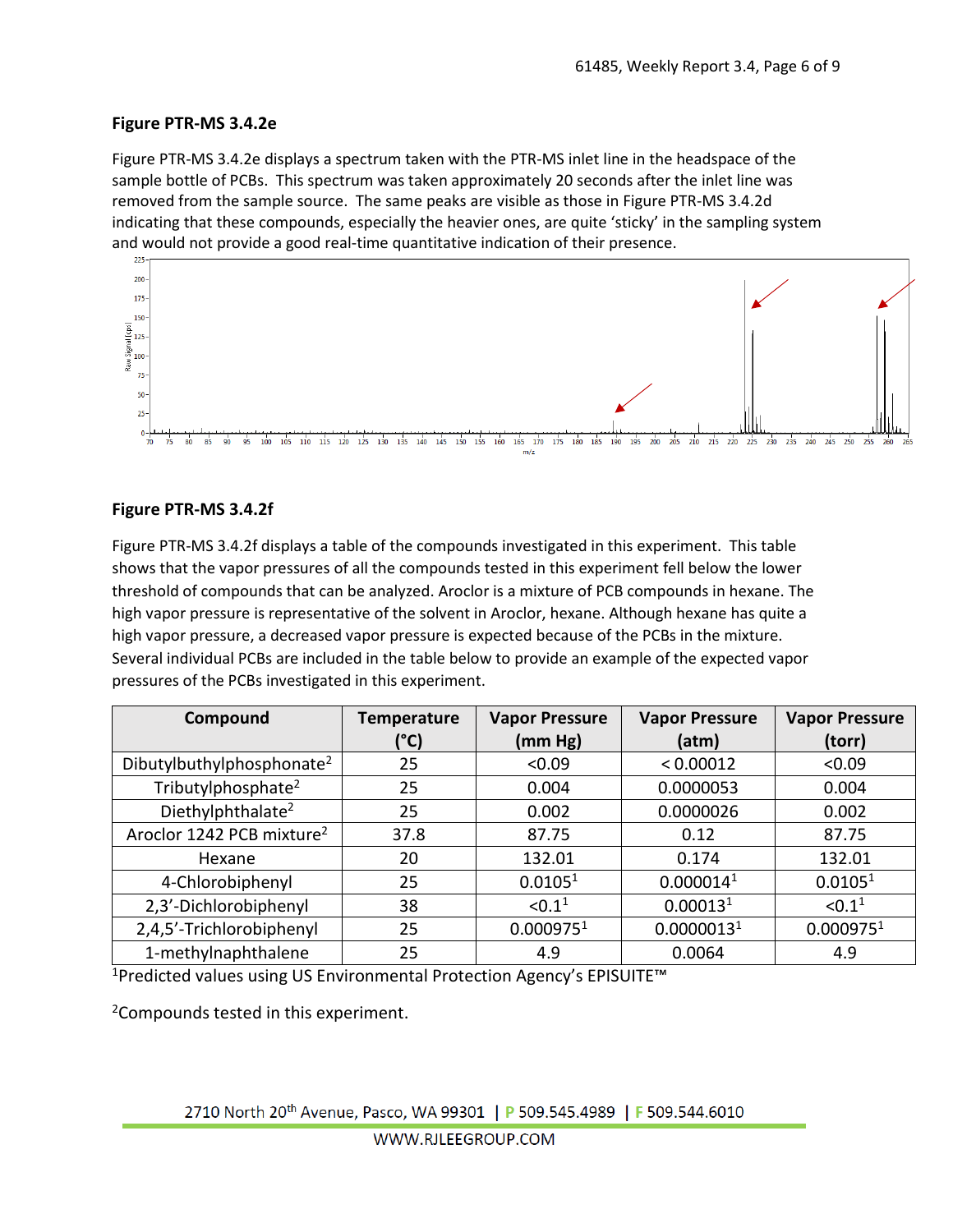# **WEEK 3.4 REPORT – PICARRO VERIFICATION AND SOFTWARE INSTALLATION March 10th, 2017**

#### **Summary**

On March 10<sup>th</sup> the Mobile Lab was used at CBAL from 7:30 AM to 2:30 PM to install a remote access software and to test the Picarro. LogMeIn was installed on each computer or tablet used in the Mobile Lab for field monitoring purposes. LogMeIn was not yet usable on the Picarro analyzer. A mixed standard of ammonia and volatile organic compounds was prepared and then delivered into the sampling line for approximately 1 second at the Mobile Lab cab air canister connection. This connection was utilized to simulate entrance at the sampling port because wind gusts made ladder use unsafe. It was found that there was an approximate delay of 10 seconds between sampling and detection by the Picarro and about 0.5 seconds between sampling and detection by the PTR-MS. Also, some tailing behavior was noted in the sample behavior on the Picarro which indicates that to collect sharp data peaks it may be necessary to run a PEEK tubing line to the sampling port. Note that the ammonia used in this experiment is not traceable to a certified source. Thus, all activities on this day were strictly preliminary experiments. Ultra-high purity nitrogen and zero air were both flowed through the Picarro in another preliminary experiment to help determine the best way to perform sensitivity checks and blanks.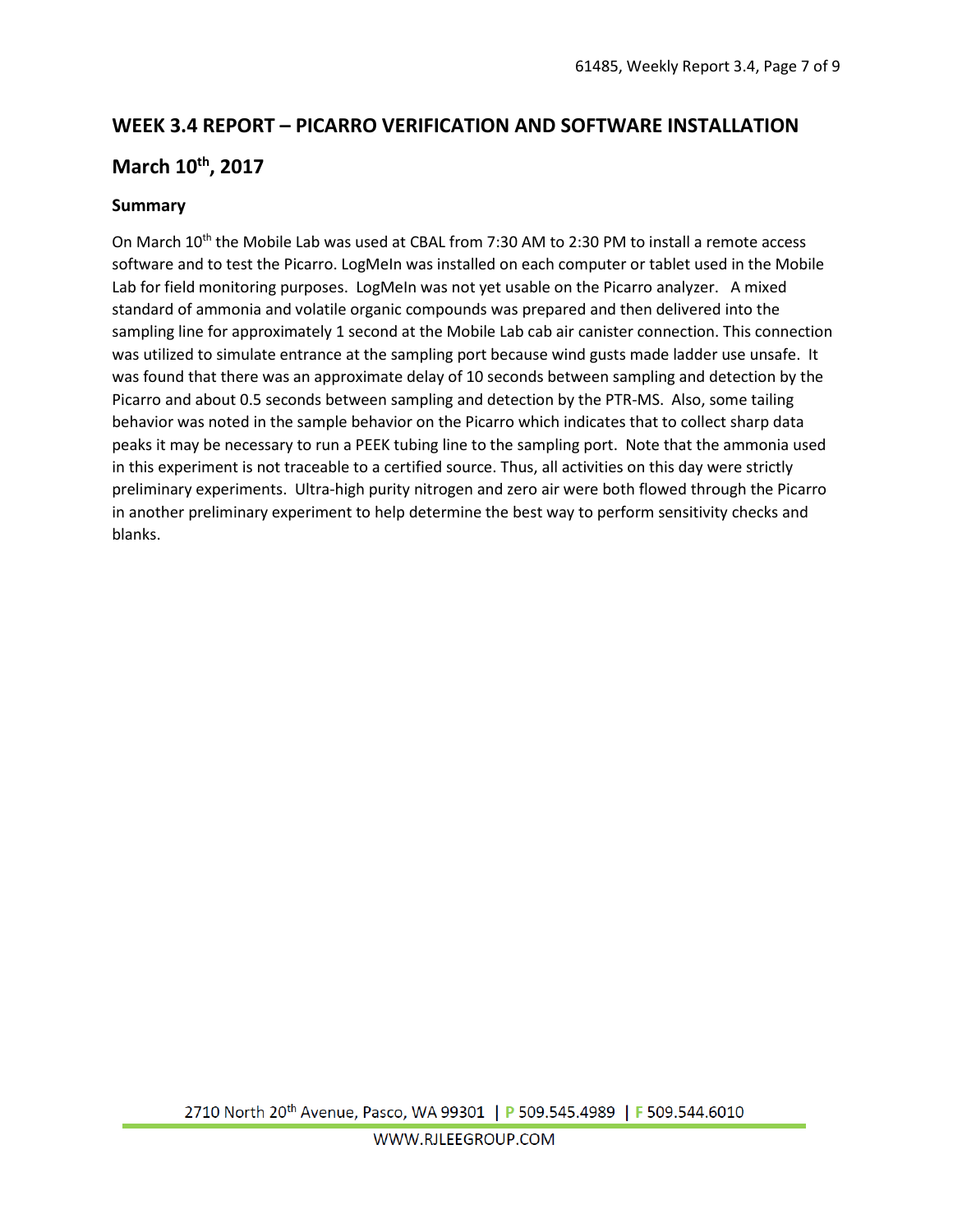# **WEEK 3.4 REPORT – PICARRO VERIFICATION**

## **March 13th, 2017**

#### **Summary**

On March 13th the Mobile Lab was used at CBAL from 7:30 AM to 3:00 PM to test for time delays related to sampling for ammonia. These delays included both the sample lag time and the graphic delay time on the Picarro monitor which will affect ammonia sampling protocols. The end goal of these preliminary experiments is to gain knowledge of the instrument's operational characteristics to prepare a standard operating procedure for routine sampling and analysis.

These experiments were performed by sampling and analyzing a standard that contained ammonia and VOCs with the Picarro or alternatively a hand. Several variables were investigated including the method of sampling, source sampled, and the type of tubing used to sample. Note that the ammonia in the standard was not certified and thus these were strictly preliminary experiments.

It was found that there was a longer delay of the signal on the Picarro graphical interface than within the data file. This indicated that there is a graphical delay. There appeared to be no substantial difference in graphical delay based on tubing material or method of sampling. There does appear to be a difference based on the source sampled. This indicates that there is some variability in graphical delay, which is perhaps due to a difference in the overall amount of data being processed. Signals that last a longer amount of time have more data to be processed and thus may have an increased graphical delay.

The other type of delay investigated was the lag time of the sample in the tubing. There did not appear to be a difference in sample lag time due to the type of tubing or method of sampling used based on this day's experimental results. There did appear to be a difference in sample lag time based on the source of the sample. This may indicate that the composition of the sources varies, for example in humidity, causing a difference in the tubing environment and the amount of time it took ammonia to reach the Picarro. A composition difference may also indicate why peak trailing behavior is increased in canister sampling as opposed to hand sampling.